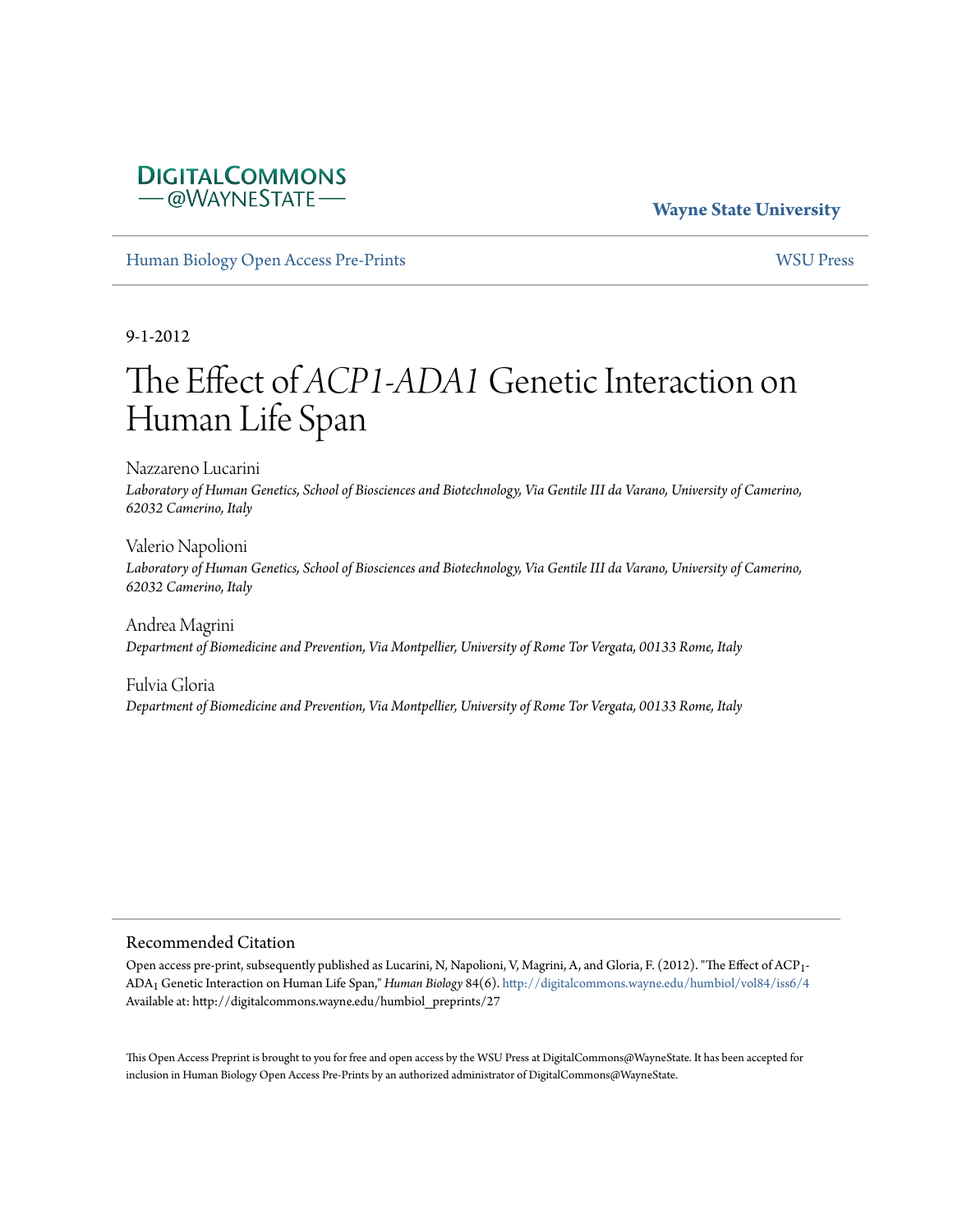# **The Effect of** *ACP1***-***ADA1* **Genetic Interaction on Human Life Span**

Nazzareno Lucarini<sup>1\*</sup>, Valerio Napolioni<sup>1\*</sup>, Andrea Magrini<sup>2</sup>, and Fulvia Gloria<sup>2</sup>

*1 Laboratory of Human Genetics, School of Biosciences and Biotechnology, Via Gentile III da Varano, University of Camerino, 62032 Camerino, Italy*

*<sup>2</sup> Department of Biomedicine and Prevention, Via Montpellier, University of Rome Tor Vergata,* 

*00133 Rome, Italy*

\*These authors contributed equally

Running title:  $ACP_1$ - $ADA_1$  interaction and life-span

# KEY WORDS: *ACP1*, *ADA1*, LONGEVITY, GENETIC INTERACTION, SIRTUIN GENES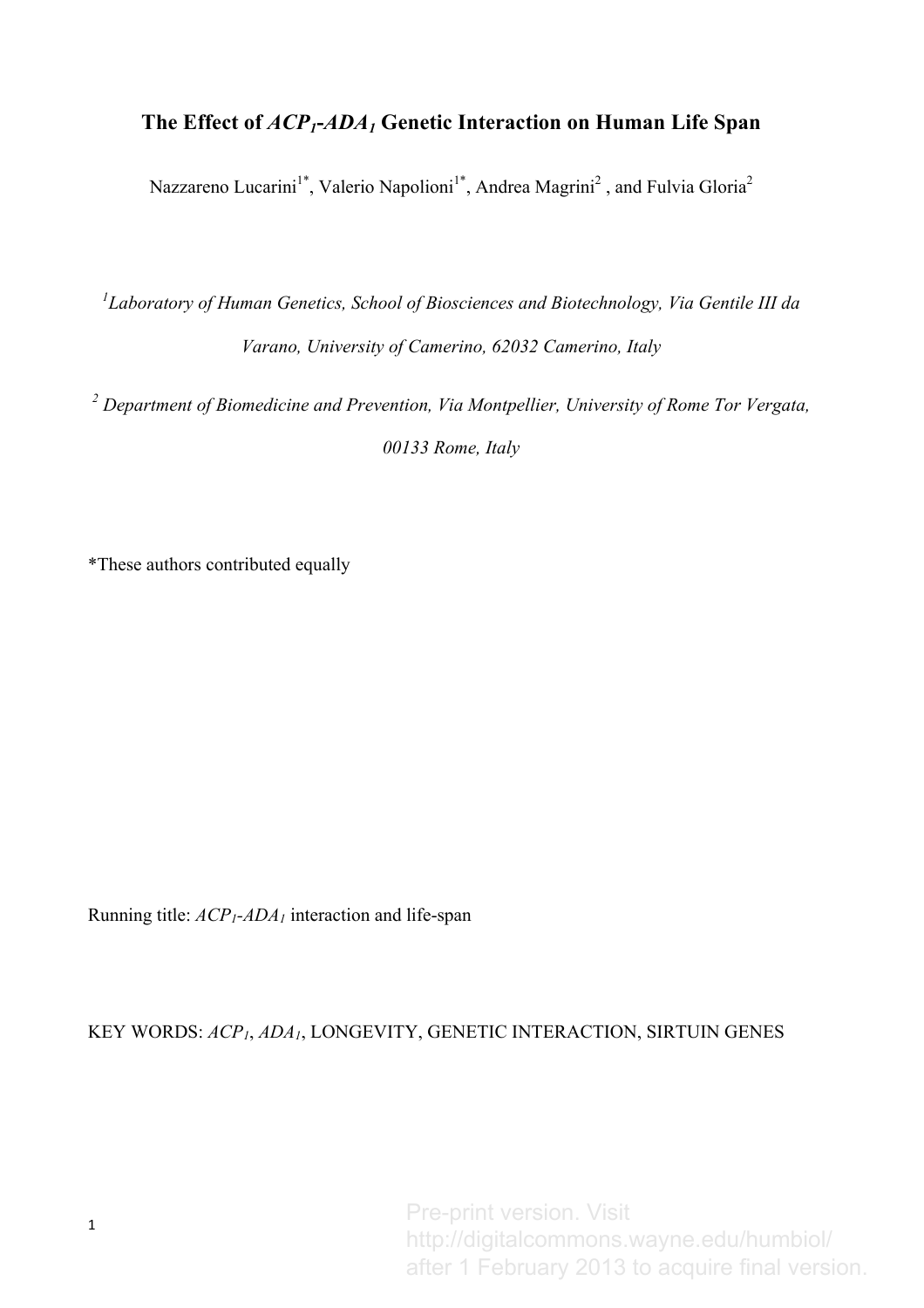## **Abstract**

Acid phosphatase  $(ACP_1)$  is a polymorphic enzyme which catalyzes the conversion of flavinmononucleotide (FMN) to riboflavin and regulates the cellular concentration of flavin-adeninedinucleotide (FAD) and, consequently, energy metabolism. Its activity is modulated by adenosine deaminase (*ADA1)* genotype. Aim of our work is to verify whether individuals with a high proportion of ACP<sub>1</sub> *f* isozyme and carrying *ADA*<sup>\*</sup>2 allele, displaying the highest phosphatase activity, may have a higher life expectancy.

Genomic DNA was extracted from peripheral blood of 569 females and 509 males (18-106 years) randomly recruited from Central Italy. These samples were subdivided into three sexspecific age groups (the ages of women are in square bracket): Class 1:age <66 [<73]; Class 2: age 66-88 [73-91]; Class 3: age >88 [>91].  $ACP_1$ and  $ADA_1$  SNPs were genotyped by RFLP-PCR methods and statistical analyses were performed using SPSS 14.0. The results showed a larger proportion of Class 3 individuals displaying high ACP<sub>1</sub> *f* isozyme concentration and carrying *ADA1*\*2 allele than those of Class 2 and Class 2+1. Thus, we postulate that in Class 3 individuals the high phosphatase activity, resulting from the combined presence of high  $\text{ACP}_1$  *f* isozyme concentration and the *ADA1*\*2 allele, lowers the rate of glycolysis which may reduce the amount of metabolic calories and, in turn, activate Sirtuin genes that protect cells against age-related diseases.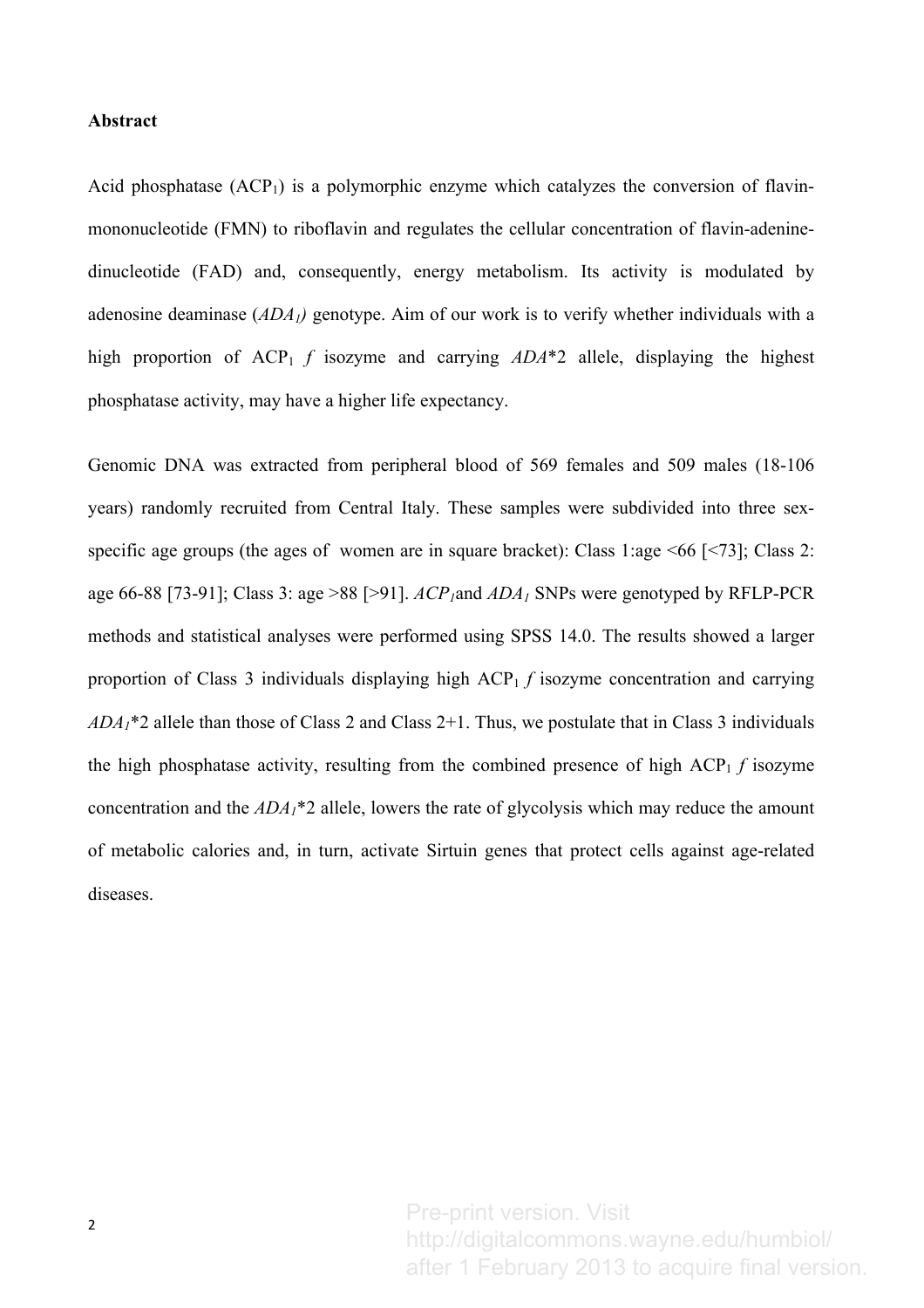# **Introduction**

 $ACP_1$  gene (gene map locus 2p25) encodes for the  $ACP_1$  polymorphic enzyme also called Low Molecular Weight Protein Tyrosine Phosphatase (LMW-PTP). Two functions have been suggested for  $ACP_1$ : flavin-mononucleotide (FMN) phosphatase and tyrosine phosphatase. As flavin–mononucleotide phosphatase, ACP1 catalyzes the conversion of FMN to riboflavin, thus regulating cellular flavin-adenine-dinucleotide (FAD) concentration, flavo-enzyme activity and energy metabolism. As phosphotyrosine phosphatase,  $\text{ACP}_1$  may modulate the glycolytic rate controlling insulin receptor activities and band 3 protein status.

 $ACP_1$  shows three common codominant alleles,  $ACP_1^*A$ ,  $ACP_1^*B$  and  $ACP_1^*C$ , whose combinations define six phenotypes characterized by different enzyme activity (in the order,  $A \leq B/A \leq (B, C/A) \leq C/B$ ). The  $ACP<sub>1</sub>$  C phenotype is very rare being present only in Caucasian people and it displays the highest enzyme activity (Boivin and Galand 1986; Bottini et al. 2002; Fuchs et al. 1992; Spencer et al. 1964).

Low  $ACP_1$  activity makes an individual more susceptible to allergic disorders, to Th1immune diseases, to type 1 diabetes and Crohn's disease, and lowers the age at onset ( $\leq$  6yr) of type 1 diabetes.  $ACP_1$  \*A/\*A and \*B/\*A genotypes are over-represented in children with idiopathic generalized tonic-clonic seizures, suggesting a detrimental role of low  ${ACP_1}$  activity also in central nervous system. *ACP<sub>1</sub>*\*A allele has the highest frequencies in the population of northern latitudes and it has been associated with greater body size and with adaptation to cold stress.  $ACP<sub>1</sub>$  A and ACP<sub>1</sub> B/A phenotypes are also associated with severe body mass increase in obese adult subjects, in obese diabetic pregnant women and in normal children (Bottini et al. 1990; Bottini et al. 2002a; Bottini et al. 2002b; Bottini et al. 2007; Gloria-Bottini et al. 2007; Greene et al. 2000; Lucarini et al. 1990; Paggi et al. 1991).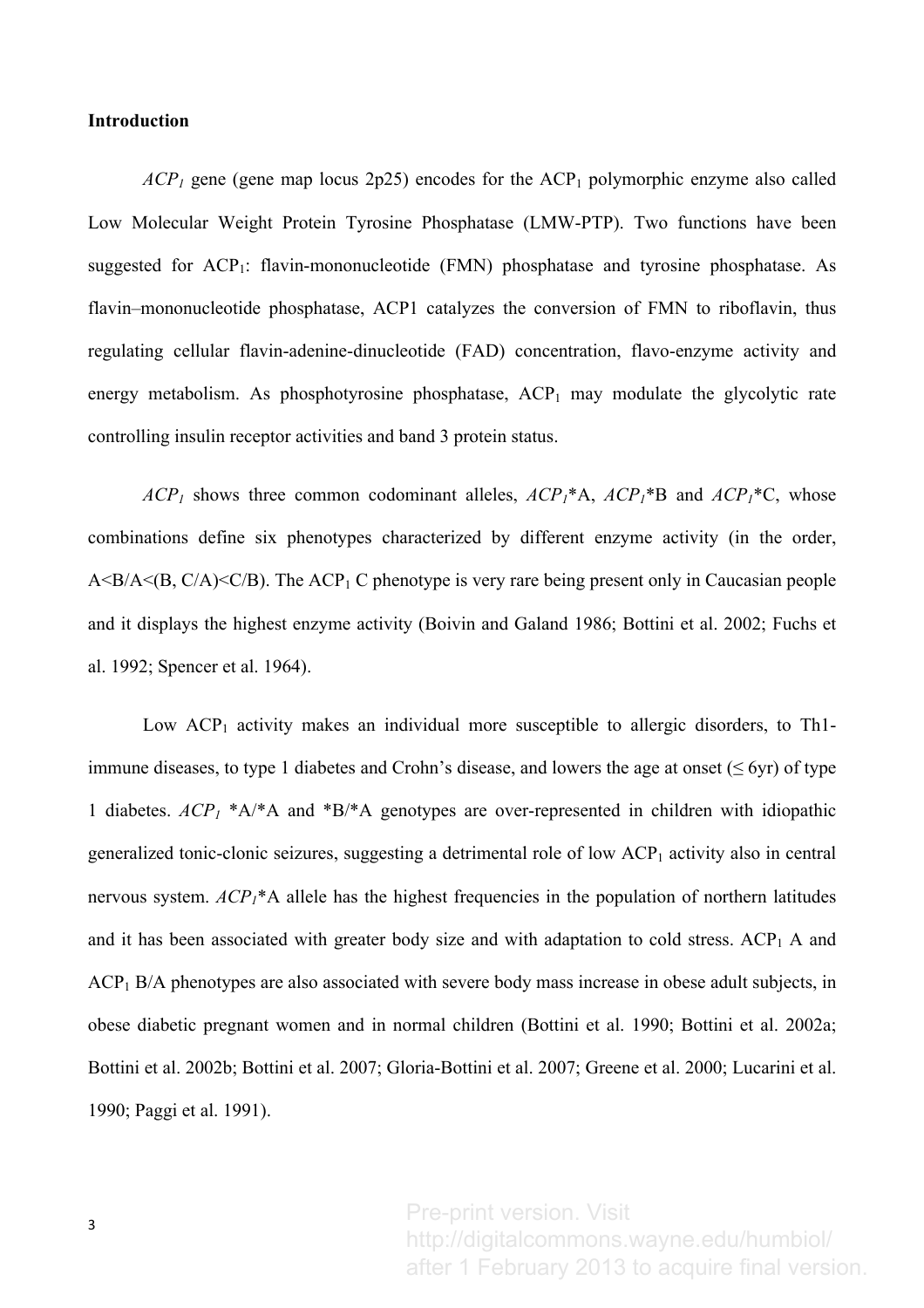The *ACP*<sup>1</sup> gene expresses two isozymes (*f* and *s)* showing different concentrations among the six  $\text{ACP}_1$  phenotypes. These isozymes are expressed simultaneously in many tissues and they are characterized by different biological functions. ACP<sub>1</sub> *f* isozyme is the main responsible of the total  $\text{ACP}_1$  activity (Dissing and Svensmark 1990; Fujimoto et al. 1988; Stefani et al. 1993). Since different effects on  $f$  and  $s$  isozymes activity result from modulation of  $\text{ACP}_1$  enzymatic activity,  $C$ , CA and A phenotypes - characterized by lower concentrations of *f* isozymes - could be more susceptible to damage by oxidative events compared to the other phenotypes. Notably, leiomyoma size is negatively correlated with  $\text{ACP}_1$  *f* isozyme concentrations regulating negatively cell proliferation and growth of leiomyomas through dephosphorylation of the PDGF receptor (Ammendola 2009).

Adenosine deaminase locus  $1 (ADA<sub>1</sub>)$  is a polymorphic enzyme catalyzing the irreversible deamination of adenosine to inosine. It is present in all mammalian tissues and it is controlled by a locus on the long arm of chromosome 20 with two co-dominant alleles *ADA1*\*1 and *ADA1*\*2 having different associated enzymatic activities. *ADA1*\*1 allele displays 30% higher enzymatic activity than *ADA1*\*2 allele (Battistuzzi et al. 1974). Experimental studies have also shown that adenosine, acting via adenosine 1 receptor, increases insulin sensitivity in isolated adipocytes and decreases insulin sensitivity in isolated muscle fibers (Challis et al. 1992; Dunwiddie and Masino 2001; Vannucci et al. 1992 ). Interest has been focused on a wide variety of effects produced by adenosine through the activation of cell surface adenosine receptors (Richardson 1997; Xu et al. 1998; Yasuda et al. 2003). Transient activation of adenosine receptors protects against damage following hypoxic or ischemic events in brain and in other excitable tissues such as heart. Variation in energy states, cardiac stress or other stimuli induce the release of adenosine which by its receptors can lead to a more efficient balance between energy utilization and energy supply, also protecting cardiac cells under extreme stress conditions (Headrick et al. 2011).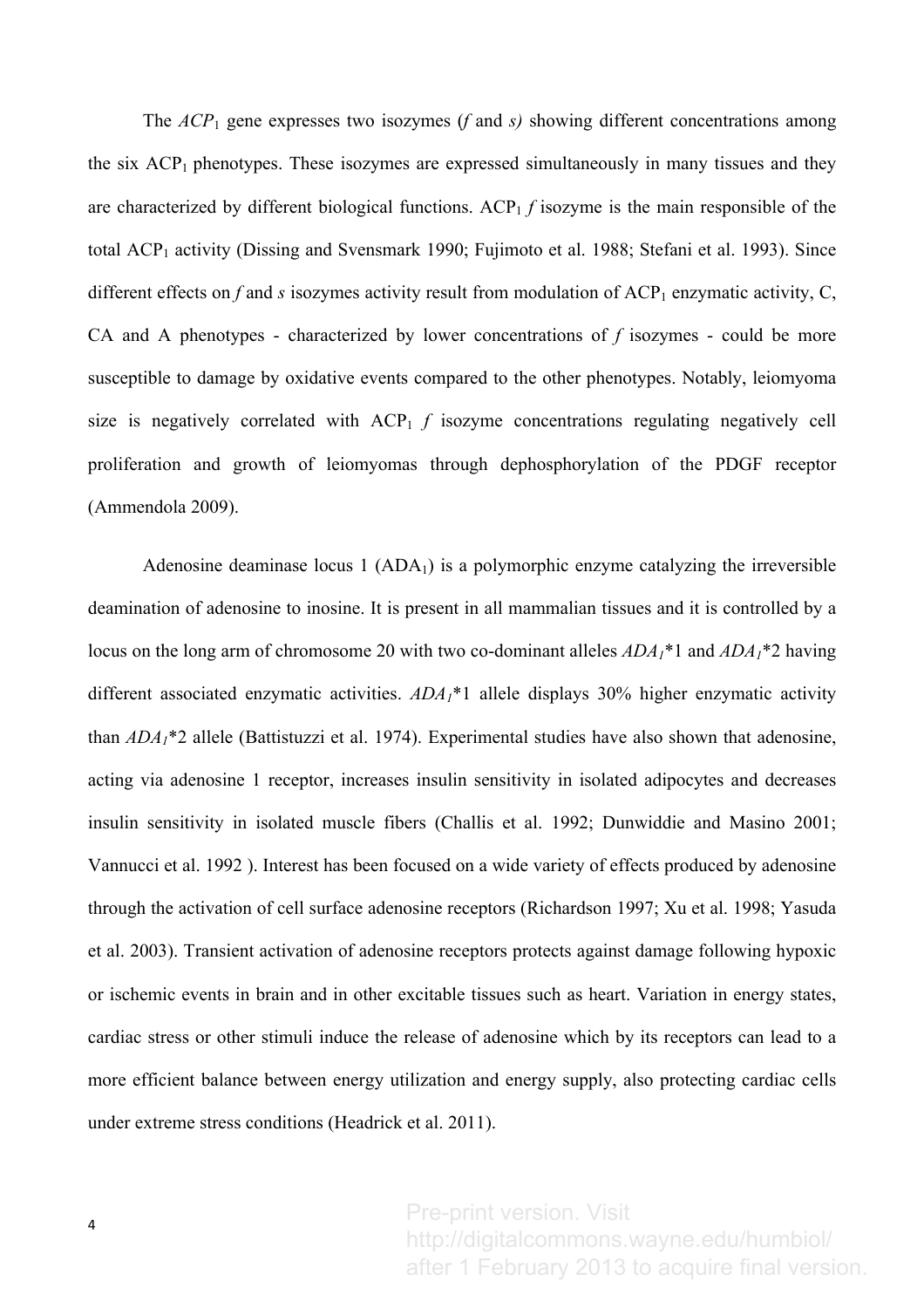ACP<sub>1</sub> enzyme activity is modulated by  $ADA_1$  genotype: in carriers of  $ADA_1*2$  allele, ACP<sub>1</sub> A, BA, CA and CB activity is lower than in homozygous for  $ADA_1^*1$  allele (Lucarini et al. 1989). A positive association of the genotype *ACP1*\*A/\*A and *ADA1*\*2 allele with type 1 diabetes and a negative correlation between the frequency of this gametic type with past malarial morbidity in Sardinia (Gloria-Bottini et al. 2010) have been already reported. Moreover, a significant association between  $\text{ACP}_1$  and  $\text{ADA}_1$  has been found in Caucasians living in Australia and in a Brazil (Engràcia et al. 1991)

Since  $\text{ACP}_1$  *f* isozyme is the main responsible of  $\text{ACP}_1$  activity modulated by  $\text{ADA}_1$  we tested whether the subjects with a high proportion of ACP1 *f* isozyme and carrying *ADA*1\*2 allele have an higher life-expectancy.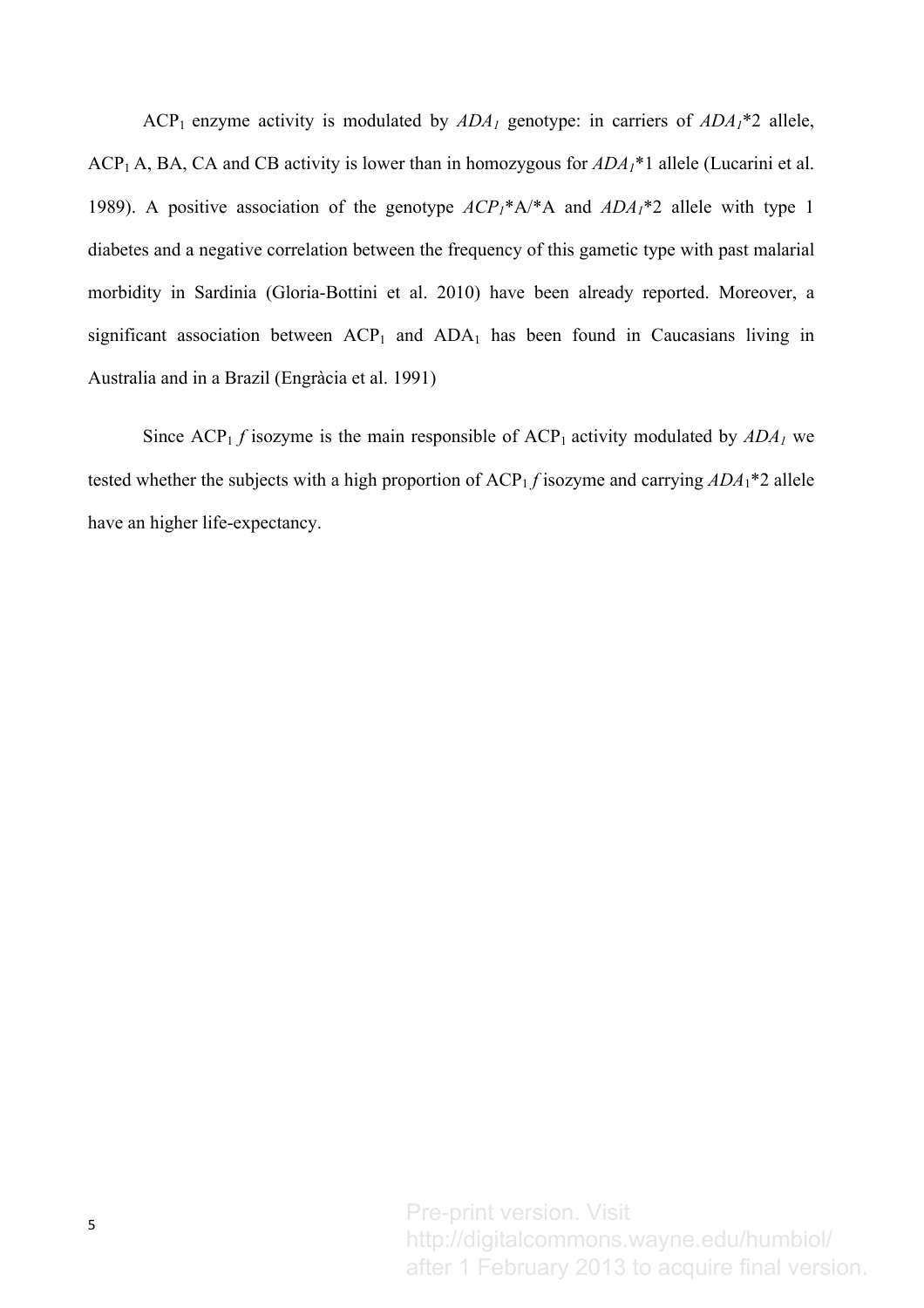#### **Materials and Methods**

#### *Subjects*

Peripheral blood was obtained from 1072 (569 females and 503 males) unrelated individuals, 18–106 years old, randomly recruited from the same geographical area of Central Italy (Marche region) on the eastern side of the Apennines. The whole population studied was composed by Caucasian individuals all descendants of an ancient pre-Roman Italian population called the *Piceni* (Cavalli-Sforza et al. 1994). The same donors provided information concerning their health condition. No pathological condition existed (e.g. cancer, diabetes, heart diseases, hypertension, obesity, and chronic inflammatory diseases). The sample study was divided into three sex-specific age classes ( the age classes of women are written in square bracket) The first age class was made by men with age  $\leq 66$  [ $\leq 73$ ], the second class by men with age 66-88 [73-91], and the third class by men with an age >88 [>91]. These gender-specific age classes were defined according to demographic information and accounted for different survivals of men and women in Italian population (Passarino et al. 2006). The study protocol was approved by the Joint Ethical Committee (JEC) University of Camerino-Azienda ASUR Marche ZT-10 Camerino, in accordance with the Declaration of Helsinki in its revised edition and with international and local regulatory requirements.

## *Genotyping*

Genomic DNA extraction was carried out from peripheral blood through standardized salting out method and DNA was stored at −20 °C until gene analysis.

*ACP1* and *ADA1* SNPs were genotyped according to RFLP-PCR methods previously published (Lazaruk 1995; Napolioni and Lucarini 2010). For *ACP1,* all PCRs were set up in 30  $\mu$ l and 0.2  $\mu$ mol/L of both primers, 0.1 mmol/L dNTPs, 1.5 mmol/L MgCl2, 0.5 U of Taq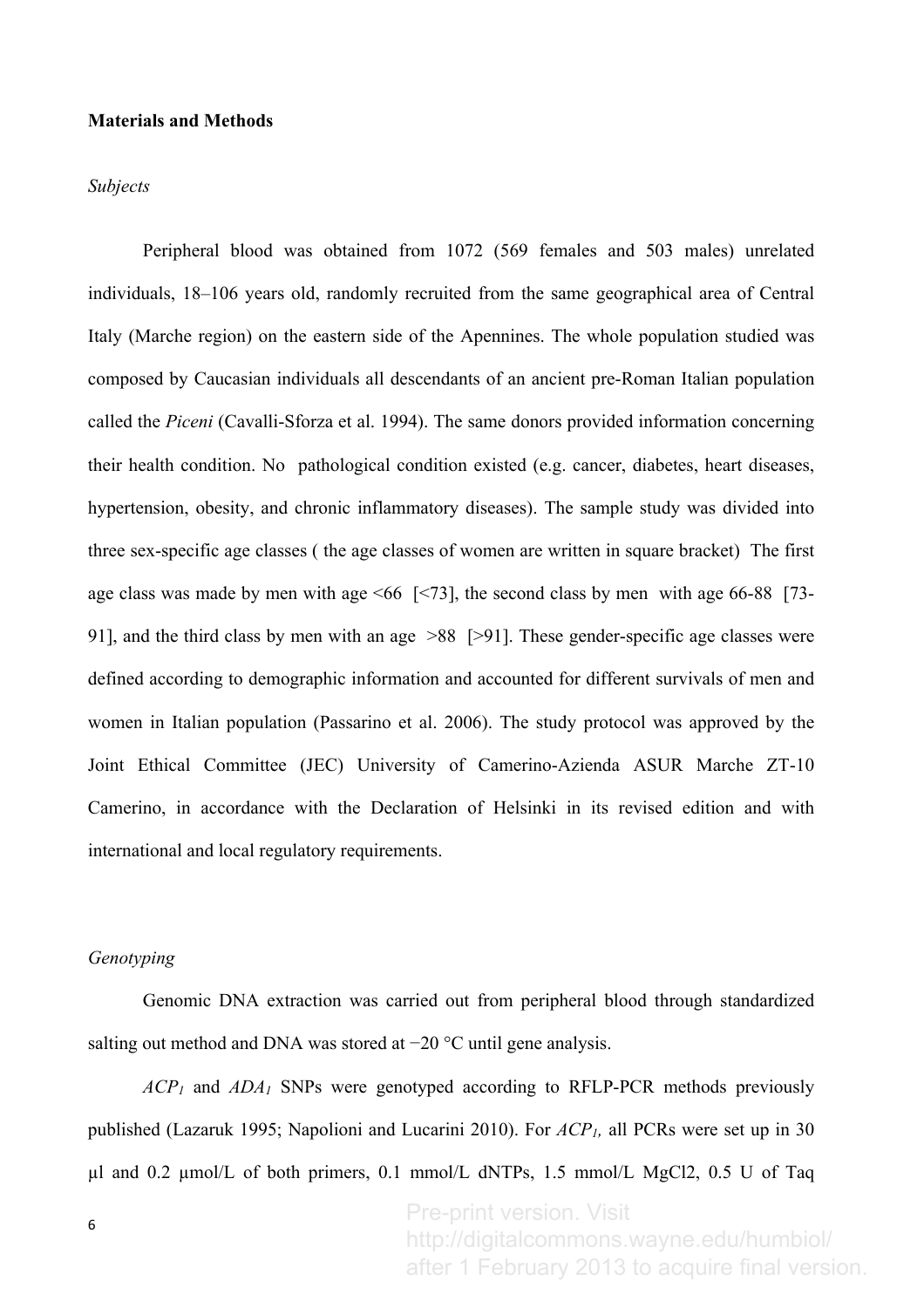polymerase (AmpliTaq, Applied Biosystem, Mannheim, Germany), 1X AmpliTaq buffer (PE), and 50 ng of DNA template. The amplification conditions consisted of an initial denaturation at 94°C for 2 minutes, followed by 35 cycles of 94°C for 45 seconds, 54°C for 45 seconds, 72°C for 45 seconds, and a final extension at 72°C for 5 minutes. The annealing temperature, extension time, and primer concentration for the 2-kb amplification product were 57<sup>o</sup>C, 120 seconds, and 0.1  $\mu$ mol/L, respectively. Oligonucleotides used for PCR amplification are reported in Table 1. The C>T transition at codon 43 and the A>G transition at codon 105 generate a *CfoI* and a *TaqI* restriction site that, together, were used for PCR-based genotyping, respectively. A 341-bp segment spanning the entire exons 3 and 4 was amplified using primers 263 to 264 (Table 1). A 299-bp segment including exon 6 was amplified using primers 267 and 268. Ten microliters of the 341-bp exon 3 amplicon was fully cleaved by *CfoI* at 37°C for 1 hour according to the manufacturer's instructions and then electrophoresed on 1.8% agarose gels. The digestion created two fragments of 255 and 86 bp for the  $ACP_1^*A$  and  $ACP_1^*B$  haplotype, whereas the  ${ACP_1}^*C$  haplotype was not cut. Similarly, the 299-bp PCR product was digested by *TaqI* at 65<sup>o</sup>C for 1 hour according to the manufacturer's instructions, generating 2 fragments of 100 and 199 bp for the *ACP1*\*A haplotype but not for the \*B and \*C haplotypes.

Briefly, for  $ADA<sub>1</sub>$ , PCR was performed with primers flanking the 22G>A polymorphic region: 5'-GCCCGGCCCGTTAAGAAGAGC-3' as sense primer, and 5'- GGTCAAGTCAGGGGCAGAAGCAGA-3' as antisense primer. The PCR products were digested with *TaqI* endonuclease for 90 min at 65°C, and the samples were electrophoresed in a 1.8% agarose gel. *ADA1* 22\*A (*ADA1*\*2) allele was identified by the lack of a *TaqI* restriction site.

# *Statistical analysis*

7 Haplotype and genotype frequency were calculated by genotype counting method. Hardy–Weinberg Equilibrium (HWE) was assessed by comparing the genotype frequencies with Pre-print version. Visit http://digitalcommons.wayne.edu/humbiol/

after 1 February 2013 to acquire final version.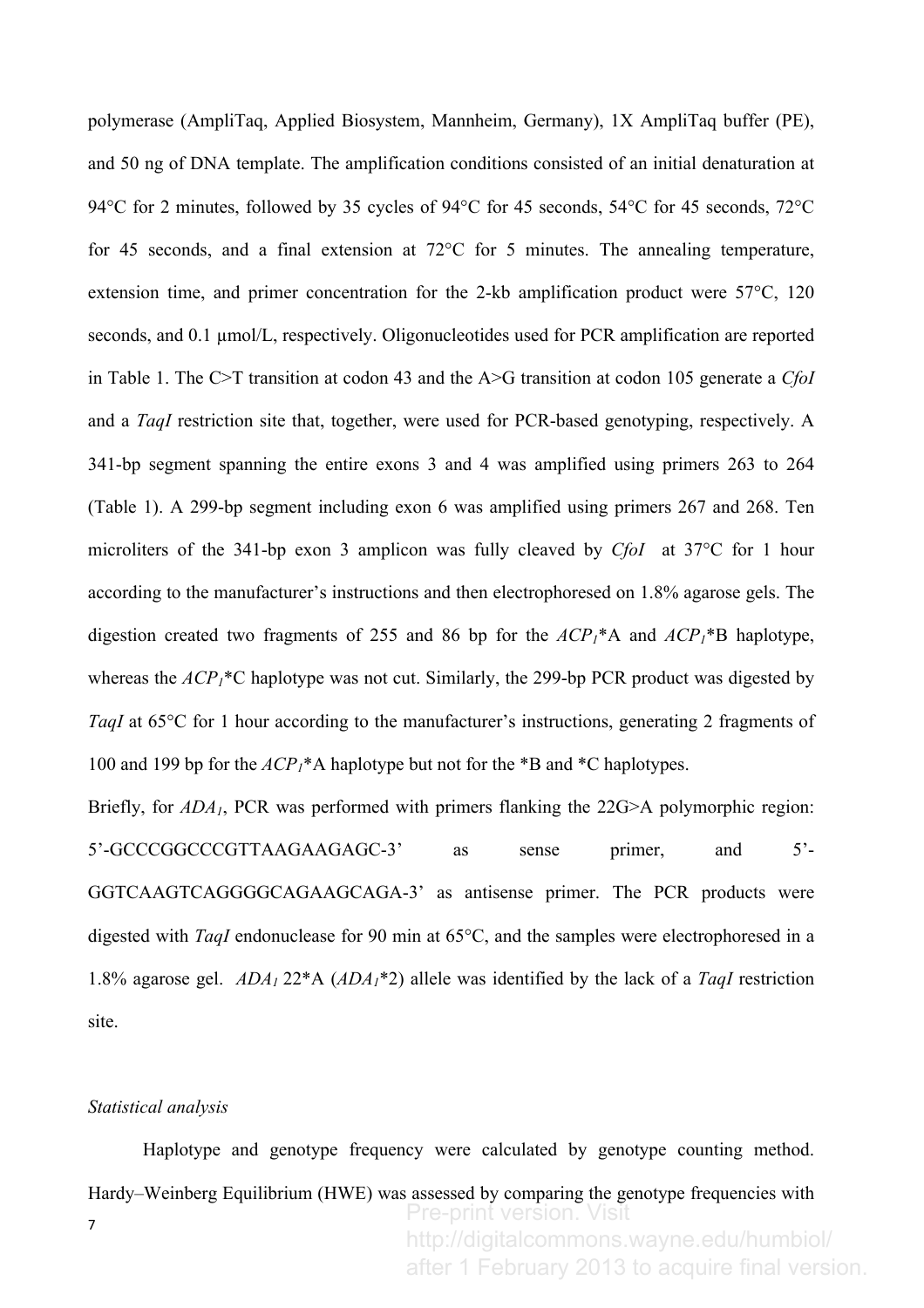the expected values using a contingency table  $\chi^2$  statistics. Means and T-test for difference between means were carried out by using the SPSS programs.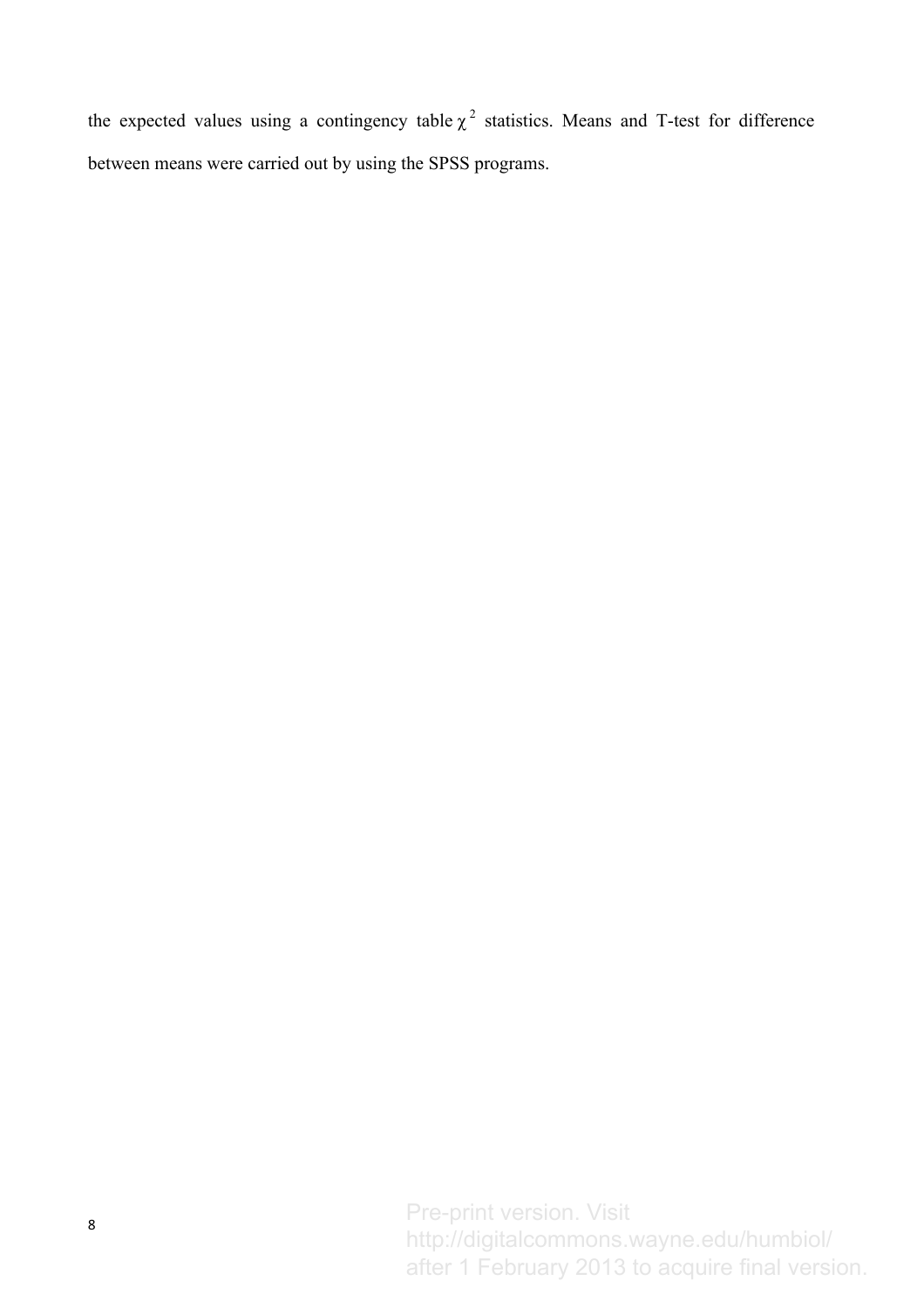# **Results**

Table 2 shows the frequency of  $ACP_1$  genotypes in relation to  $ADA_1$  genotypes and classes of age in males and females separately. All age classes are in Hardy-Weinberg Equilibrium. In both sexes  $ACP_1$ <sup>\*</sup>A/<sup>\*</sup>B and <sup>\*</sup>B/<sup>\*</sup>B –  $ADA_1$  genotypes have a greater frequency in all age classes.

Table 3 shows  $f$  and  $s$   $ACP<sub>1</sub>$  genotype isozyme concentrations according to Dissing (Dissing 1987, 1993). The data of Dissing are reported to clarify the procedure to obtain the data reported in Table 4.

Table 4 shows the concentration of  $\text{ACP}_1 f$  isozyme -  $\text{ADA}_1^*$  allele along the three age classes studied. The mean value of  $\text{ACP}_1$  *f* isozyme amount among the various  $\text{ACP}_1\text{-}\text{ADA}_1*2$ genotypes is reported for each class (Dissing 1987, 1993). It is also reported the T test for differences between means. The concentration of  $\text{ACP}_1 f$  isozyme -  $\text{ADA}_1 * 2$  allele in Class 3 subjects is higher than the one in Class 2 and Class 1, but, compared to the Class 1, it does not reach statistical significance ( $p=0.053$ ). ACP<sub>1</sub> *f* isozyme -  $ADAI*2$  allele concentration of subjects in Class 1 is not different from that of subjects in Class 2 while the differences between the concentration in Class 3 and Class 2 and between Class 3 and Class  $2 +$ Class 1 are highly significant.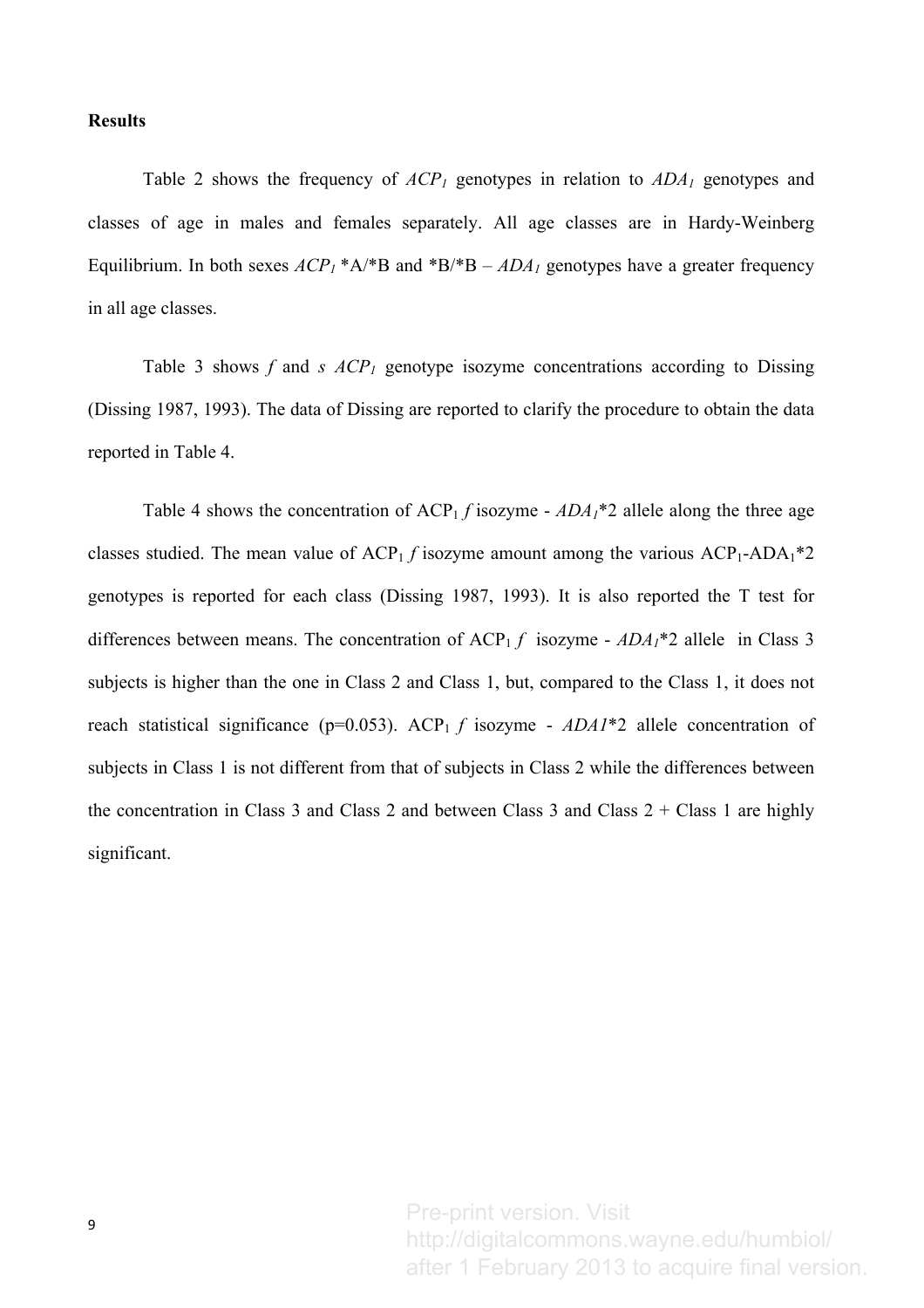# **Discussion**

In Class 3 compared to Class 2, or to Class 2 plus Class 1, there is a significant excess of individuals displaying higher amount of  $\text{ACP}_1$  *f* isozyme –  $\text{ADA}_1$  \*2 allele (table 4). Boivin and Galand (1986) demonstrated that  $ACP_1$  dephosphorylates the tyrosine residues of the erythrocyte membrane protein 3 (B3P). The phosphorylation of B3P tyrosines prevents the binding of several glycolytic enzymes, causing high glycolytic rates in erytrocytes (Harrison et al. 1991; Low et al. 1987). Furthermore, Stefani et al. (1993) demonstrated that the phosphotyrosine of a syntethic peptide corresponding to the sequence 5-16 of the B3P is much more efficiently hydrolyzed by the ACP<sub>1</sub> *f* isozyme than *s* isozyme. Therefore, as the ACP<sub>1</sub> *f* amount is strongly related to ACP<sub>1</sub> activity (Dissing and Svensmark 1990; Stefani et al. 1993) and its activity is enhanced by  $ADA<sub>1</sub>*2$ (Lucarini et al. 1989), it is conceivable that this fact may result in a significantly dephosphorylation of tyrosine residue of B3P, slowing glycolytic rates in erythrocytes. Therefore, this may affect the Krebs cycle resulting in a lesser amount of metabolic calorie. Moreover, the highest  $ACP_1$  activity can dephosphorylate insulin receptor, counteracting the action of insulin and decreasing glucose utilization.

Calorie restriction in mammals activate the Sirtuin genes (Baur et al. 2010; Bordone and Guarente 2005; Civitarese et al. 2007; Cohen et al. 2004; Imai and Guarente 2010; Kelly 2010; Qiu et al. 2010) which protect cells against age-related diseases such as, cancer, atherosclerosis, cardiovascular diseases, neurological disorders and diabetes (Haigis and Guarente 2006; Haigis and Sinclair 2010; Kim and Um 2008; Kim et al. 2007; Lagouge et al. 2006; Milne et al. 2007; Westphal et al. 2007). We suggest that subjects displaying higher amount of  $\text{ACP}_1$  *f* isozyme and carrying ADA1\*2 allele probably display a higher life-expectancy for a lower amount of metabolic calories. Moreover, higher concentration of both circulating and intra-cellular adenosine (Battistuzzi et al. 1974) can enjoy positive effects on neural and cardiac tissues during hypoxic or ischaemic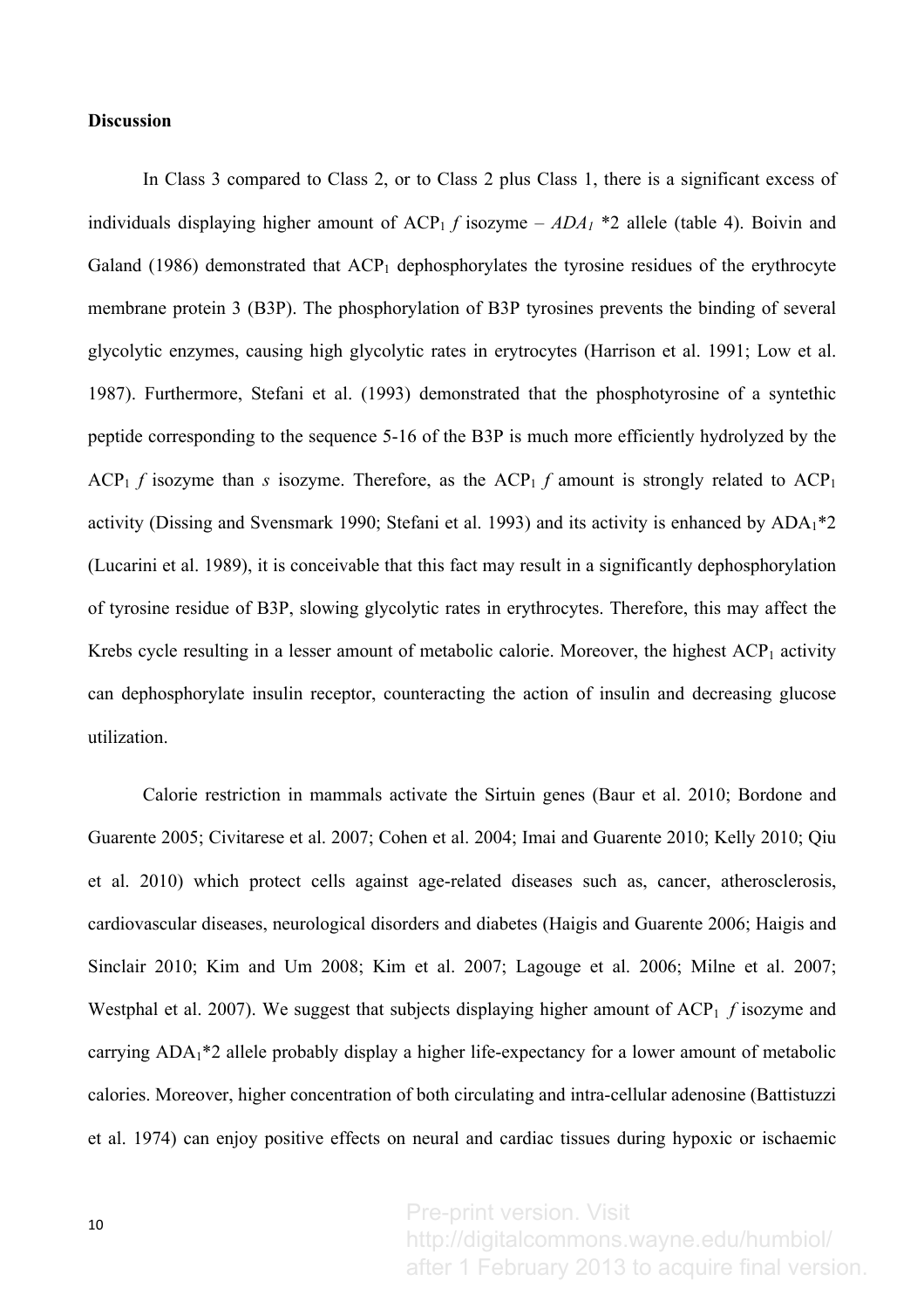events (Cohen and Downey 2008; Headrick et al. 2011; Latini and Pedata 2001; Mubagwa and Flameng 2001; Peaeson et al 2003; Pedata et al. 2007).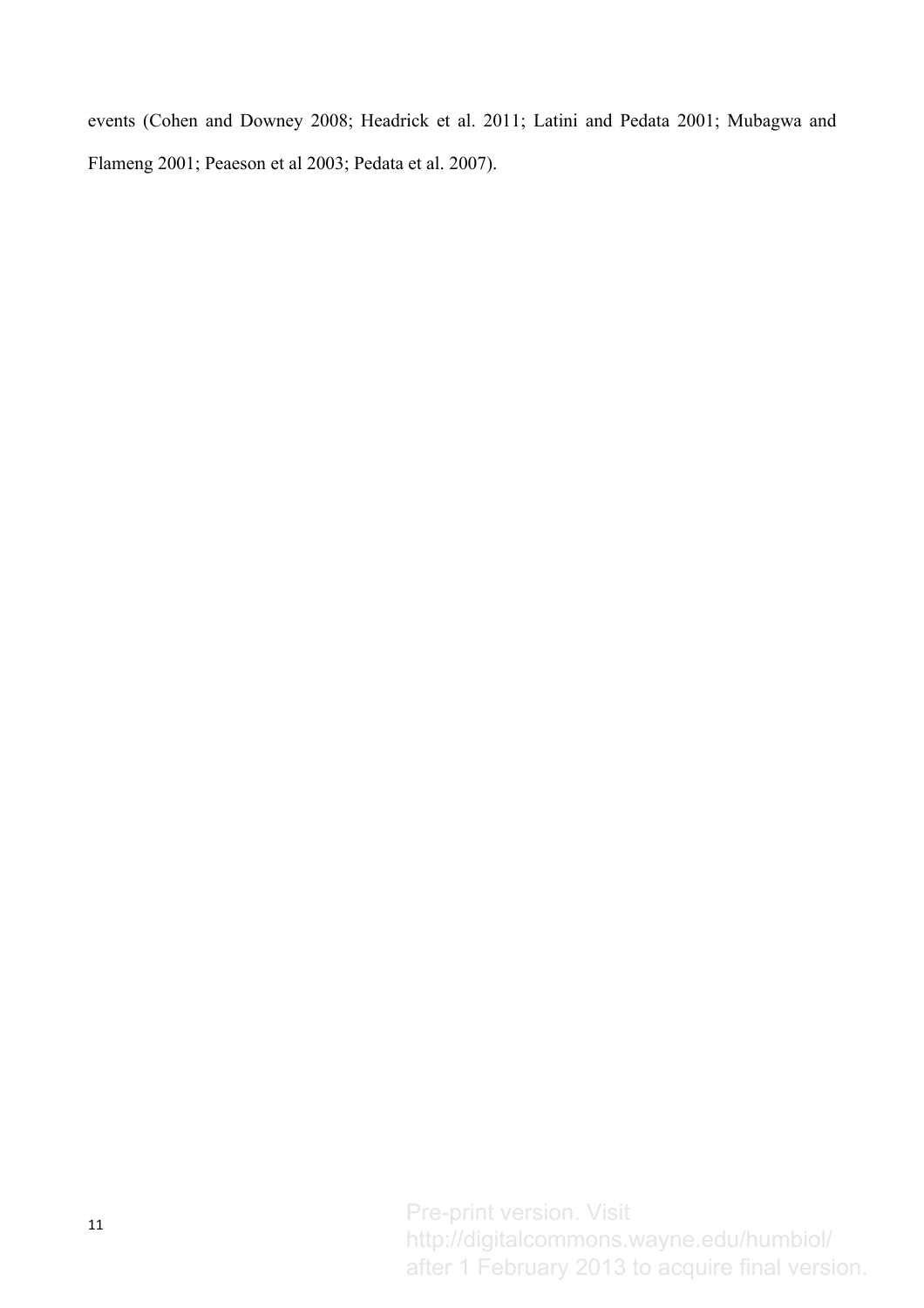## **Literature Cited**

- Ammendola, M. L., A. Pietropolli, F. Lista et al. 2009. Is there an association between uterine leiomyomas and acid phosphatase locus 1 polymorphism? *Am. J. Obstet. Gynecol.* 200: 110.e1-110.e5.
- Battistuzzi, G., R. Scozzari, P. Santolamazza et al. 1974. Comparative activity of red cell adenosine deaminase allelic forms. *Nature* 251: 711-713.
- Baur, J. A., D. Chen, E. N. Chini et al. 2010. Dietary restriction: standing up for sirtuins. *Science* 329: 1012-1013.
- Boivin, P., and C. Galand. 1986. The human red cell acid phosphatase is a phosphotyrosine protein phosphatase which dephosphorylates the membrane protein band 3. *Biochem. Biophys. Res. Commun.* 134: 557-564.
- Bordone, L., and L. Guarente. 2005. Calorie restriction, Sirt1 and metabolism: understanding longevity. *Nat. Rev. Mol. Cell. Biol*. 6: 298-305.
- Bottini, E., A. Bergamaschi, A. Magrini et al. 2007. Allergy and  $\text{ACP}_1$  genetic polymorphism. *Allergy Asthma Proc*. 28: 87-92.
- Bottini, E., N. Lucarini, G. Gerlini et al. 1990. Enzyme polymorphism and clinical variabilità of disease: study of acid phosphatase locus 1 (ACP<sub>1</sub>) in obese subjects. *Hum. Biol.* 62: 403-411.
- Bottini, N., E. Bottini, F. Gloria-Bottini et al. 2002. Low-molecular-weight protein tyrosine phosphatase and human disease: in search of biochemical mechanisms. *Arch. Immuno.l Ther. Exp. (Warsz).* 50: 95-104.
- Bottini, N., G. F. Meloni, P. Borgiani et al. 2002a. Genotypes of cytosolic low-molecularweight protein- tyrosine- phosphatase correlate with age at onset of type 1 diabetes in a sex specific manner. *Metabolism*. 51: 419-422.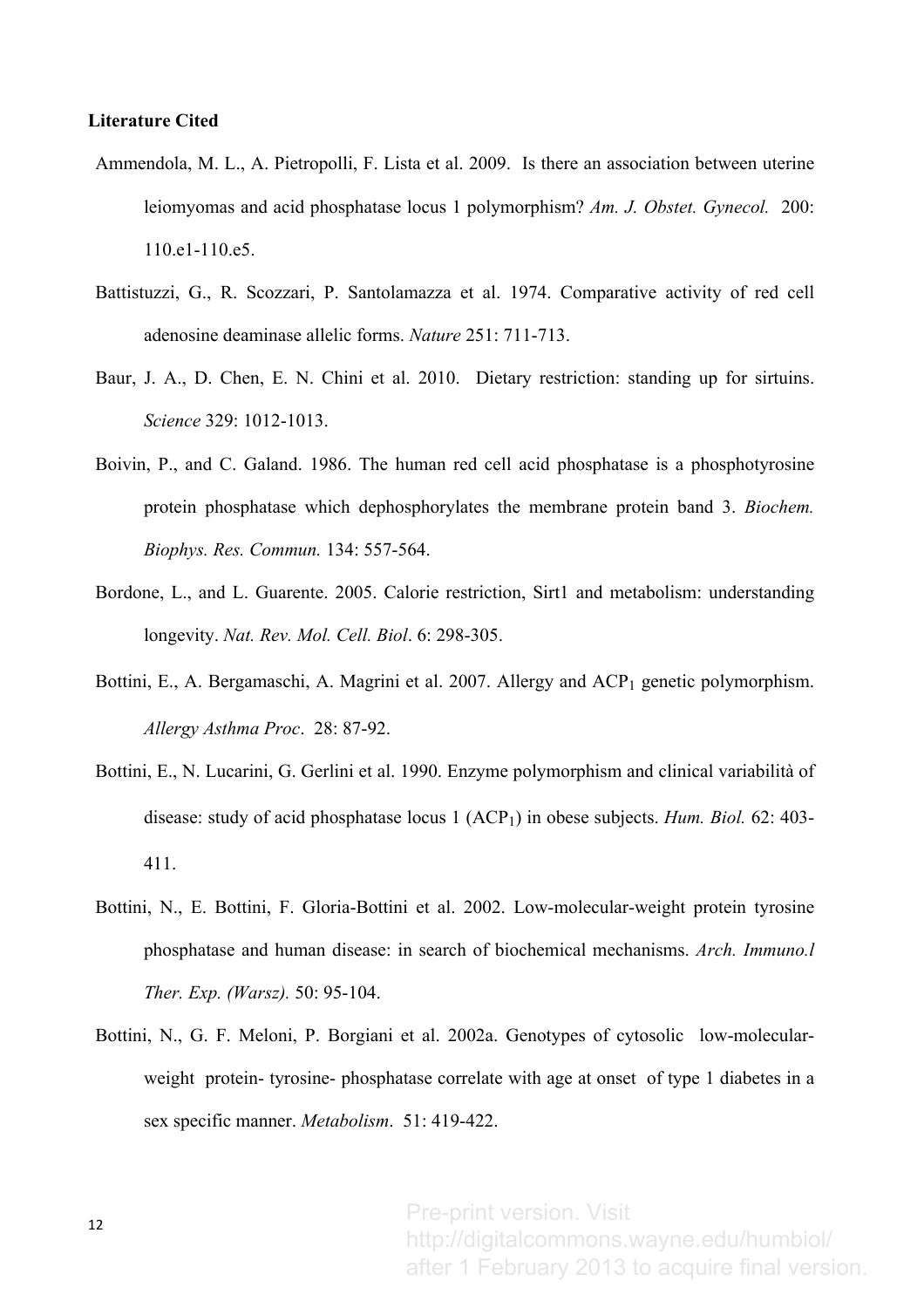- Bottini, N., P. Saccucci, A. Piciullo et al. 2002b. Convulsive disorder and genetics of signal transduction; a study of a low molecular weight protein tyrosine phosphatase in a pediatric sample. *Neurosci. Lett.* 333: 159-162.
- Cavalli-Sforza, L. L., P. Menozzi, and A. Piazza. 1994. *The History and Geography of Human Genes.* Princeton, NJ: Princeton University Press.
- Challiss, R.A., S.J. Richards, and L. Budohoski. 1992. Characterization of adenosine receptor modulating insulin action in skeletal muscle. *Eur. J. Pharmacol.* 226: 121-128.
- Civitarese, A. E., S. Carling, L. K. Heilbronn et al. 2007. Calorie Restriction increases muscle mitochondrial biogenesis in healthy humans. *PLoS. Med*. 4: 485-494.
- Cohen, H.Y., C. Miller, K.J. Bitterman et al. 2004. Calorie Restriction Promotes Mammalian Cell Survival by Inducing the SIRT1 Deacetylase. *Science* 305: 390-392.
- Cohen, M. V., and J. M. Downey. 2008. Adenosine: trigger and mediator of cardioprotection. *Basic. Res. Cardiol*. 103: 203-215.
- Dissing, J. 1987. Immunochemical characterization of human red cell acid phosphatase isozymes. *Biochem. Genet*. 25: 901-917.
- Dissing, J. 1993. *Human "red cell" acid phosphatase (ACP1) genetic, catalytic and molecular properties.* Ph. D. thesis, Kobenavn Universitat, Kobenhavn, Denmark.
- Dissing, J., and O. Svensmark. 1990. Human red cell acid phosphatase: purification and properties of the A, B and C isozymes. *Biochim. Biophys. Acta* 1041: 232-242.
- Dunwiddie, T. V., and S. A. Masino. 2001. The role and regulation of adenosine in the Central Nervous System. *Annu. Rev. Neurosci*. 24: 31-55.
- Engrácia, V., M. A. Mestriner, P. H. Cabello et al. 1991. Association between the acid phosphatase 1 and adenosine deaminase systems in a Brazilian sample. *Hum. Hered*. 41:147-50.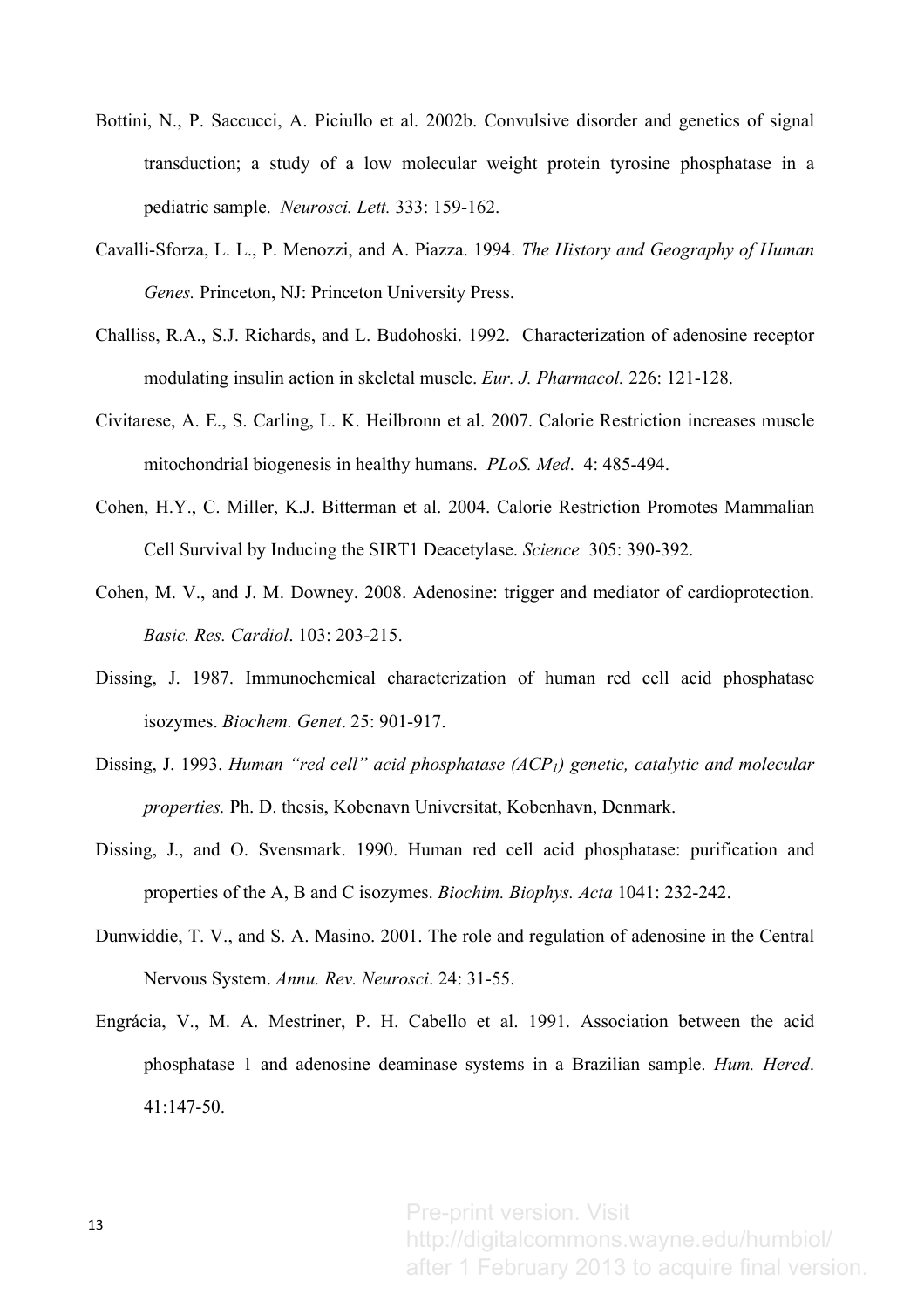- Fuchs, K.R., L.L. Shekels, and D. Bernlohr. 1992. Analysis of the ACP1 gene product classification as an FMN phosphatase. *Biochem. Biophys. Res. Commun.* 189: 1598- 1605.
- Fujimoto, S., K. Murakami, A. Ishikawa et al. 1988. Two distinct low-molecular-weight acid phosphatases from rat liver. *Chem. Pharm. Bull.* 36: 3020-3026.
- Gloria-Bottini, F., N. Bottini, G. Renzetti et al.  $2007$ .  $ACP<sub>1</sub>$  and Th class of immunological disease: evidence of interaction with gender. *Int. Arch. Allergy Immunol*. 143: 170-176.
- Gloria-Bottini, F., P. Saccucci, A. Magrini et al. 2010. Is there a role of  $\text{ACP}_1\text{-ADA}_1$  genetic complex in immune reaction? Association with T1D and with past malarial morbidity. *Am. J. Med. Sci.* 340 (4):268-70.
- Greene, L. S., N. Bottini, P. Borgiani et al. 2000. Acid phosphatase locus 1 (ACP<sub>1</sub>): Possible relationship of allelic variation to body size and human population adaptation to thermal stress – A theoretical perspective. *Am. J. Hum. Biol.* 12: 688-701.
- Haigis, M. C., and D. A. Sinclair. 2010. Mammalian sirtuins: biological insights and disease relevance. *Annu. Rev. Pathol*. 5: 253-295.
- Haigis, M. C., and L. P. Guarente. 2006. Mammalian sirtuins-emerging roles in physiology, aging, and calorie restriction. *Genes Dev.* 20: 2913-2921.
- Harrison, M. L., P. Rathinavelu, P. Arese et al. 1991. Role of band 3 tyrosine phosphorylation in the regulation of erythrocyte glycolysis. *J. Biol. Chem.* 266:4106-4111.
- Headrick, J.P., J. N. Peart, M. E. Reichelt et al. 2011. Adenosine and its receptors in the heart: Regulation, retaliation and adaptation. *Biochim. Biophys. Acta* 1808: 1413-1428.
- Imai, S., and L. Guarente. 2010. Ten years of NAD-dependent SIR2 family deacetylases: implications for metabolic diseases. *Trends Pharmacol. Sci.*31: 212-220.
- Kelly, G.S. 2010. A review of the sirtuin system, its clinical implications, and the potential role of dietary activators like resveratrol: part 2. *Altern. Med. Rev*. 4: 313-328.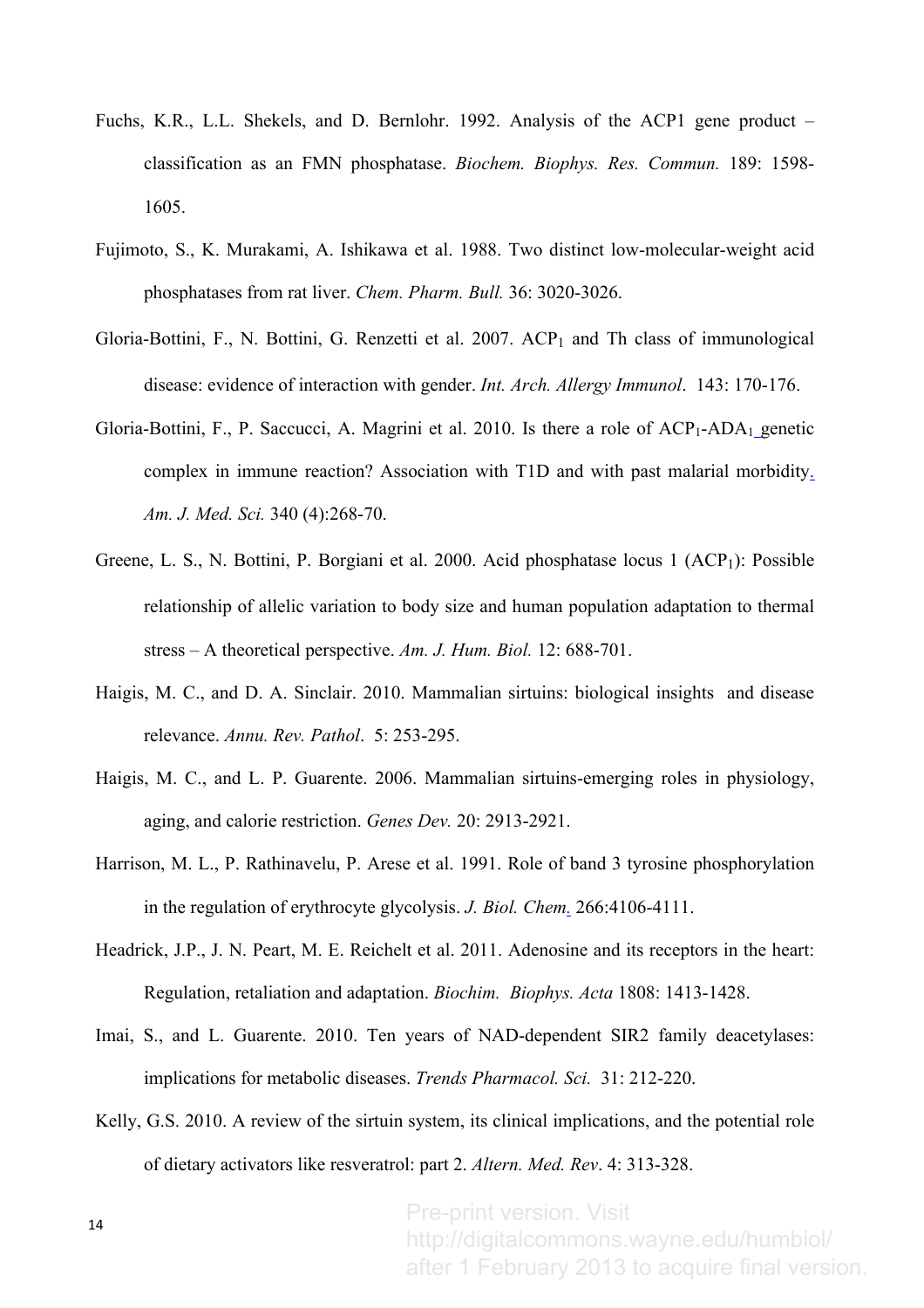- Kim, D., M. D. Nguyen, M. M. Dobbin et al. 2007. Sirt1 deacetylase protects against neurodegeneration in models for Alzheimer's disease and amyotrophic lateral sclerosis. *EMBO J.* 26: 3169-3179.
- Kim, E. J., and S. J. Um. 2008. Sirt1: roles in aging and cancer. *BMB Rep.* 41: 751-756.
- Lagouge, M., C. Argmann, Z. Gerhart-Hines et al. 2006. Resveratrol improves mitochondrial function and protects against metabolic disease by activating Sirt1 and PGC-1α. *Cell* 127: 1109-1122.
- Latini, S., and F. Pedata. 2001. Adenosine in the central nervous system: release mechanisms and extracellular concentrations. *J. Neurochem*. 79:463-484.
- Lazaruk, K.D. 1995. *Molecular genetics of human red cell acid phosphatase.* PhD dissertation, University of California, Berkeley, CA, Professor Sensabaugh G. F., Chair.
- Low, P.S., D. P. Allen, T. F. Zinocheck, P. Chiari et al. 1987. Tyrosine phosphorylation of band 3 inhibits peripheral protein binding. *J. Biol. Chem.* 262:4592-4595.
- Lucarini, N., G. Finocchi, F. Gloria-Bottini et al. 1990. A possible genetic component of obesity in childhood. Observations on acid phosphatase polymorphism. *Experientia* 46: 90-91.
- Lucarini, N., P. Borgiani, P. Ballarini et al. 1989. Erythrocyte acid phosphatase  $(ACP_1)$  activity: in vitro modulation by adenosine and inosine and effects of adenosine deaminase (ADA) polymorphism. *Hum. Genet.* 81: 185-187.
- Milne, J.C., P. D. Lambert, S. Schenk et al. 2007. Small molecule activators of Sirt1 as therapeutics for the treatment of type 2 diabetes. *Nature* 450: 712-716.
- Mubagwa, K., and W. Flameng. 2001. Adenosine, adenosine receptors and myocardial protection: An updated overview. *Cardiovasc. Res*. 52: 25-39.
- Napolioni, V., and N. Lucarini. 2010. Gender-specific association of ADA genetic polymorphism with human longevity. *Biogerontology* 11: 457-462.
- Paggi, A., P. Borgiani, F. Gloria-Bottini et al. 1991. Further studies on acid phosphatase in obese subjects. *Dis. Markers* 9: 1-7.

15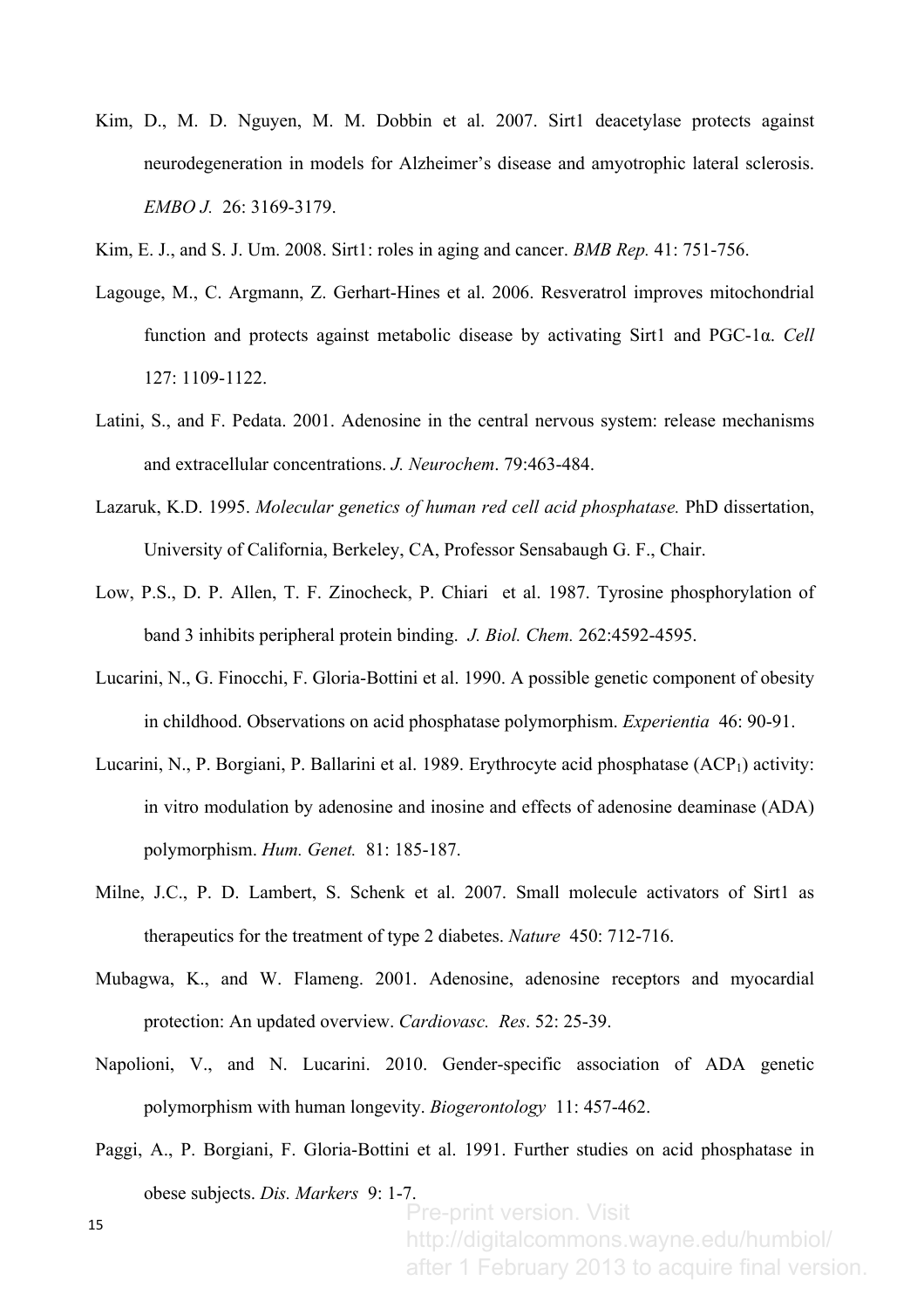- Passarino, G., A. Montesanto, S. Dato et al. 2006. Sex and age specificity of susceptibility genes modulating survival at old age. *Hum. Hered*. 62: 213-220.
- Pearson, T., A. J. Currie, L. A. Etherington et al. 2003. Plasticity of purine release during cerebral ischemia: clinical implications? *J. Cell. Mol. Med*. 7: 362-375.
- Pedata, F., A. Melani, A. M. Pugliese et al. 2007. The role of ATP and adenosine in the brain under normoxic and ischemic conditions. *Purinergic Signal.* 3: 299-310.
- Qiu, X., K. H. Brown, Y. Moran et al. 2010. Sirtuin regulation in calorie restriction. *Biochim. Biophys. Acta* 1804: 1576-1583.
- Richardson, P. J. 1997. Asthma. Blocking adenosine with antisense. *Nature*. 385: 684-685
- Spencer, N., A. Hopkinson, and H. Harris. 1964. Quantitative differences and gene dosage in the human red cell phosphatase polymorphism. *Nature.* 201: 299-300.
- Stefani, M., A. Caselli, M. Bucciantini et al. 1993. Dephosphorylation of tyrosine phosphorylated synthetic peptides by rat liver phosphotyrosine protein phosphatase isoenzymes. *FEBS Lett.* 326: 131-134.
- Vannucci, S. J., H. Nishimura, S. Satoh et al. 1992. Cell surface accessibility of GLUT4 glucose transporters in insulin-stimulated rat adipose cells. Modulation by isoprenaline and adenosine. *Biochem. J.* 288: 325-30.
- Westphal, C. H., M. A. Dipp, and L. Guarente. 2007. A therapeutic role for sirtuins in diseases of aging? *Trends Biochem. Sci.* 32: 555-560.
- Xu, B., D. A. Berkich, G. H. Crist et al. 1998. A1 adenosine receptor antagonism improves glucose tolerance in Zucker rats. *Am. J. Physiol.* 274: 271-279.
- Yasuda, N., T. Inoue, T. Horizoe et al. 2003. Functional characterization of the adenosine receptor contributing to glycogenolysis and gluconeogenesis in rat hepatocytes. *Eur. J. Pharmacol.* 459: 159-166.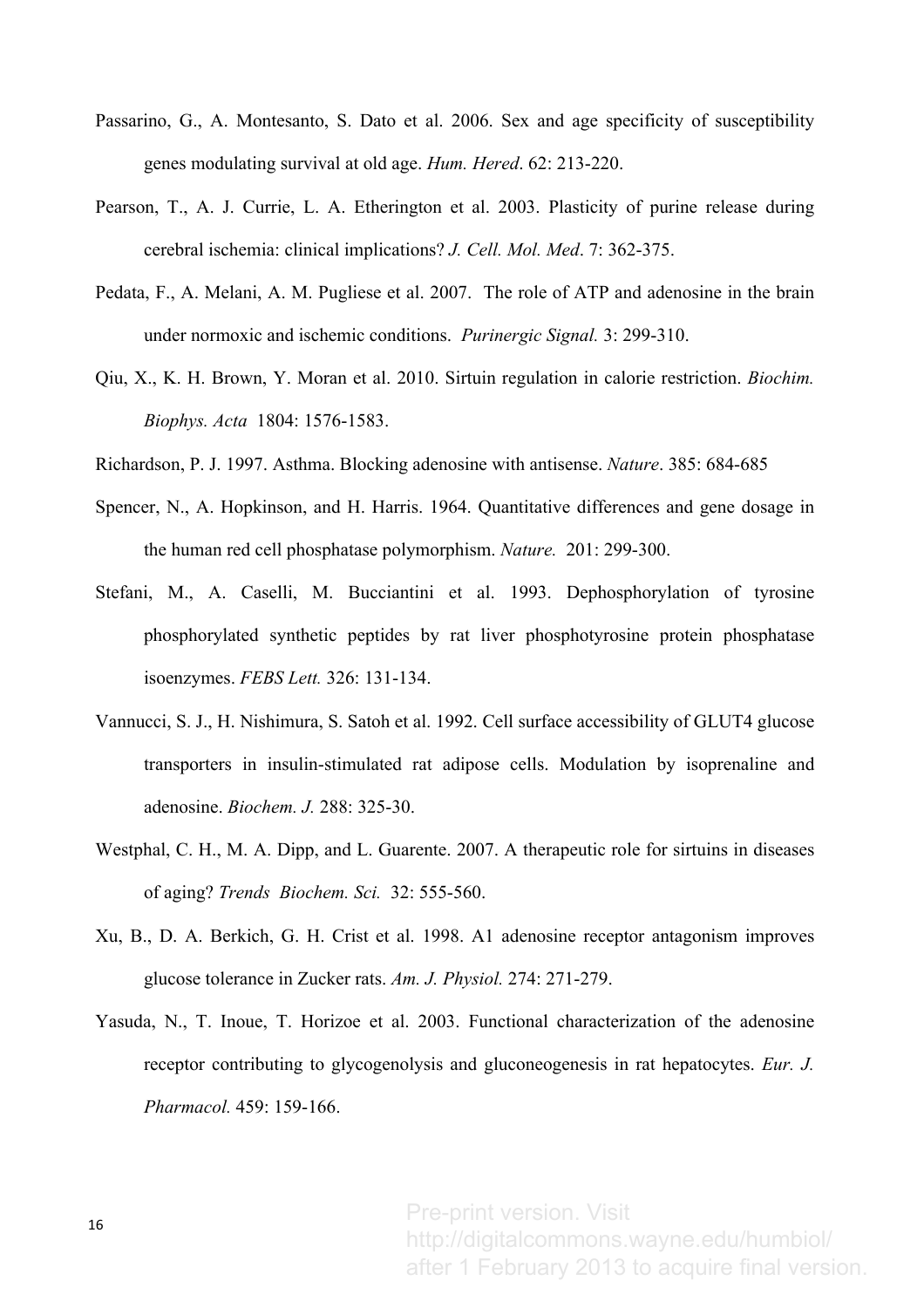**Table 1.** Primers used for *ACP1* SNPs analysis

| Primer | <b>Target Amplification</b> | Nucleotide Sequence 5'-3'    |
|--------|-----------------------------|------------------------------|
| #263   | Exon 3                      | AGGCCACCTGAACTCCTCT          |
| #264   | Exon 3                      | <b>CCTGTCTTGTTTATGGGCT</b>   |
| #267   | Exon 6                      | <b>TTCAGAAGACCCTAGCAGATG</b> |
| #268   | Exon 6                      | <b>TGGCAAAACCTGCATAACAA</b>  |

Abbrevation: SNPs, single-nucleotide polymorphisms.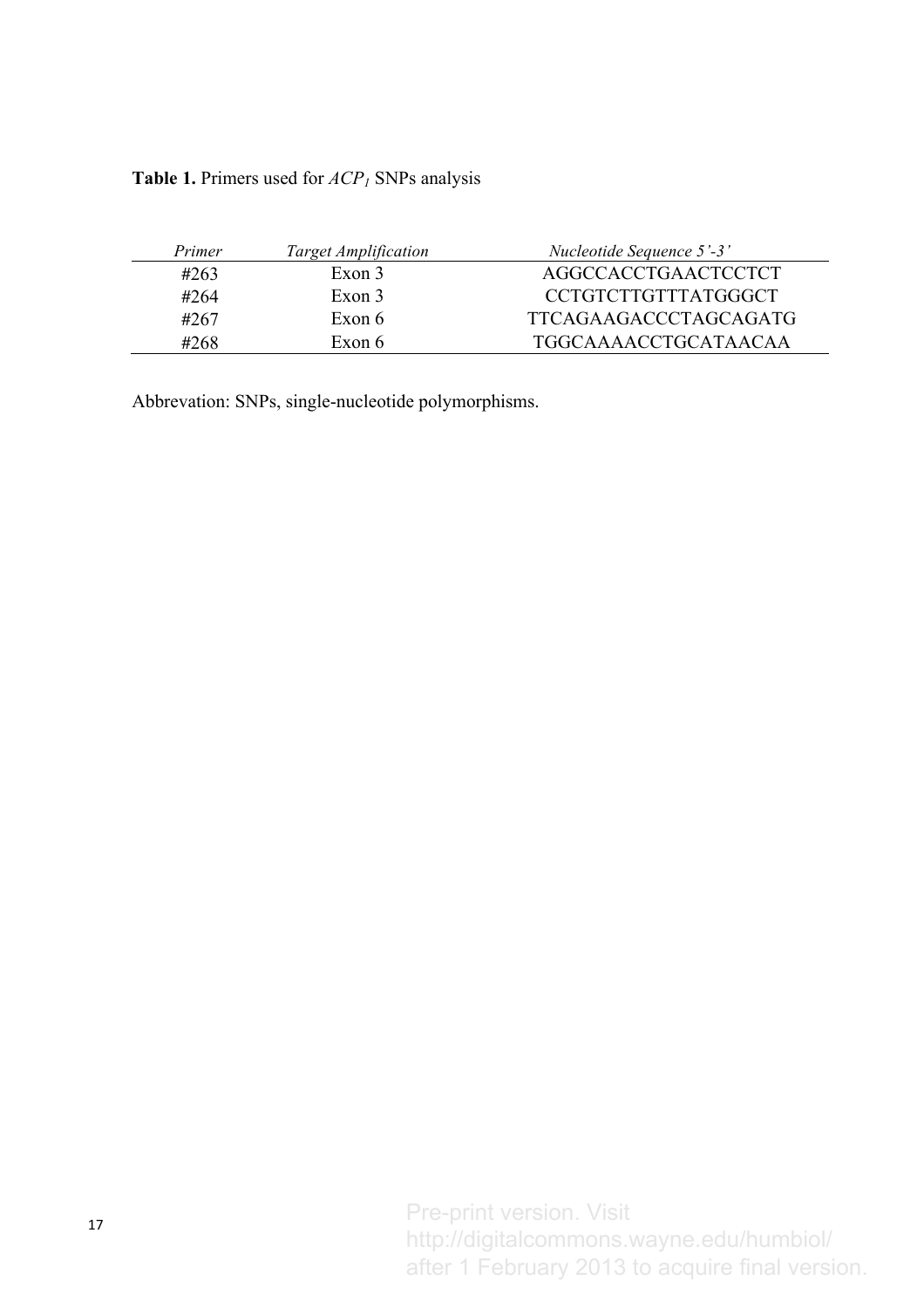|                                       |          |                | $ADA_1 * l/*l$ |               |       | $ADA1$ *2 carriers |                |
|---------------------------------------|----------|----------------|----------------|---------------|-------|--------------------|----------------|
| Sex<br>ACP <sub>1</sub>               |          |                | Age Classes    |               |       | Age Classes        |                |
|                                       |          | $\mathbf{1}$   | $\overline{2}$ | 3             | 1     | $\overline{2}$     | $\overline{3}$ |
| Females                               | $*A^*A$  | 4.8%           | 14.7%          | 7.2%          | 7.0%  | 11.4%              | ---            |
|                                       | $*B/^*A$ | 47.3%          | 41.5%          | 42.2%         | 34.9% | 34.1%              | 41.2%          |
|                                       | $*B$ /*B | 41.1%          | 41.9%          | 41.0%         | 44.2% | 43.2%              | 52.9%          |
|                                       | $*C/^*A$ | 2.1%           | 2.5%           | 2.4%          | 7.0%  | 4.5%               | ---            |
|                                       | $*C$ *B  | 4.8%           | 9.3%           | 7.2%          | 7.0%  | 6.8%               | 5.9%           |
|                                       | $*C/*C$  | ---            | $---$          | ---           | $---$ | $---$              | ---            |
| Total n°                              |          | 146            | 236            | 83            | 43    | 44                 | 17             |
| $ACP1$ Hardy-Weinberg Equilibrium (p) |          | Class 1 0.226; | Class 2 0.325; | Class 3 0.730 |       |                    |                |
| $ADA1$ Hardy-Weinberg Equilibrium (p) |          | Class 1 0.270; | Class 2 0.513; | Class 3 0.845 |       |                    |                |
|                                       |          |                |                |               |       |                    |                |
| Males                                 | $*A^*A$  | 6.3%           | 5.8%           | 6.5%          |       | 11.8%              |                |
|                                       | $*B/^*A$ | 38.3%          | 35.6%          | 37.0%         | 50.0% | 41.2%              | 25.0%          |
|                                       | $*B$ /*B | 43.0%          | 43.3%          | 42.4%         | 37.5% | 41.2%              | 75.0%          |
|                                       | $*C$ *A  | 6.3%           | 6.7%           | 3.3%          | 6.3%  | 3.9%               | ---            |
|                                       | $*C$ *B  | 4.7%           | 8.7%           | 10.9%         | 6.3%  | 2.0%               | ---            |
|                                       | $*C/*C$  | 1.6%           |                |               | ---   | ---                | ---            |
| Total n°                              |          | 128            | 208            | 92            | 16    | 51                 | 8              |
| $ACP1$ Hardy-Weinberg Equilibrium (p) |          | Class 1 0.057; | Class 2 0.115; | Class 3 0.936 |       |                    |                |
| $ADA1$ Hardy-Weinberg Equilibrium (p) |          | Class 1 0.896; | Class 2 0.268; | Class 3 0.953 |       |                    |                |

**Table 2.** Distribution of *ACP1* genotype in relation to *ADA1* and classes of age in females and males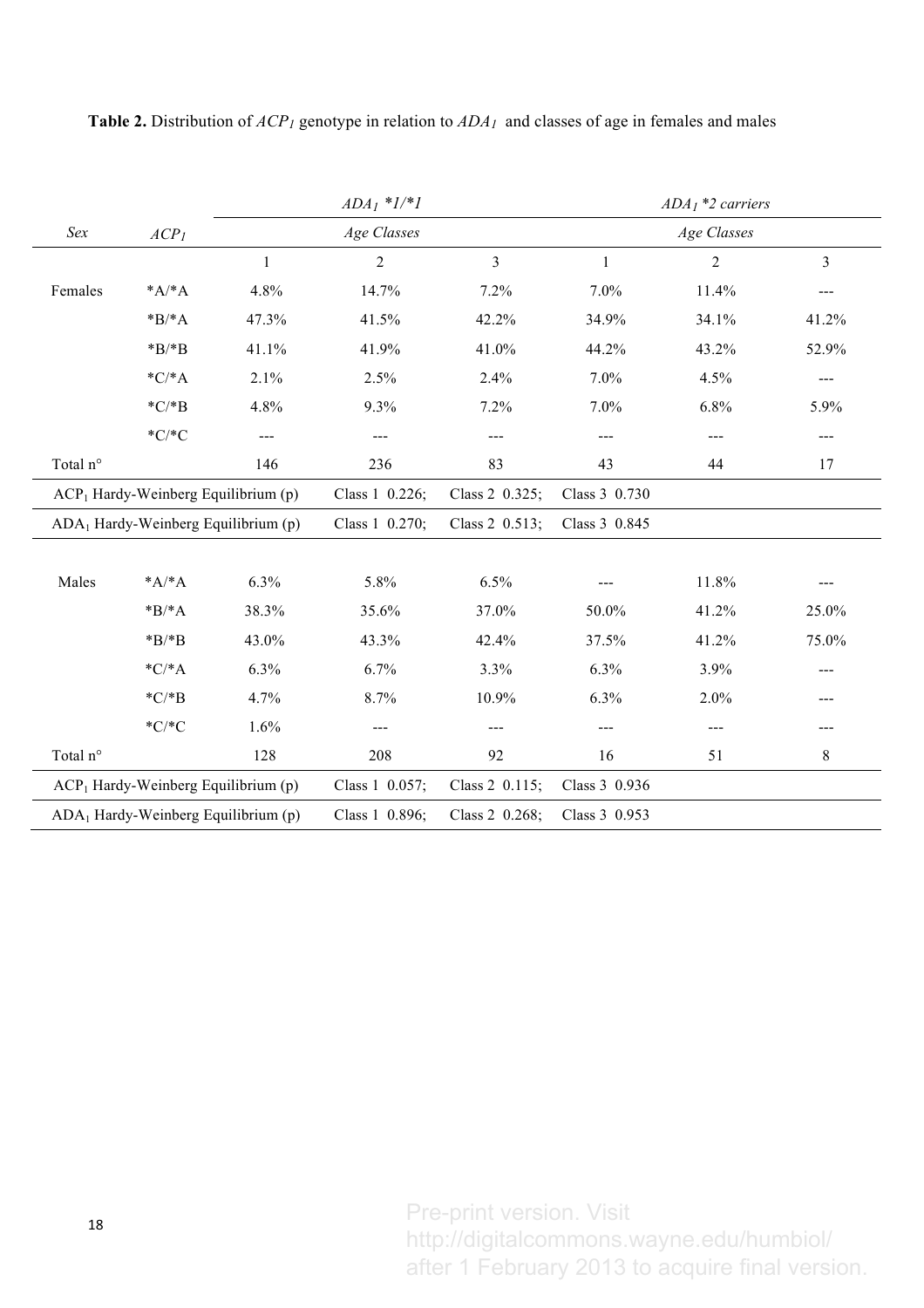**Table 3.** *f* and *s* isozyme concentrations in relation to  $ACP<sub>1</sub>$  genotype (as reported in Dissing 1987, 1993). The quantities of enzyme are given per millilitre of packed red cells, RBC indicates red blood cells.

| Total quantity of $f(\mu g/mL)$<br>RBC) |      | Total quantity of s (µg/mL<br>RBC) |      |  |
|-----------------------------------------|------|------------------------------------|------|--|
| $*B/*B$                                 | 16.4 | $^*C/^*C$                          | 20.6 |  |
| $*B/*A$                                 | 12.0 | $*C/^*A$                           | 12.7 |  |
| $*C$ *R                                 | 11.3 | $*C$ *B                            | 12.1 |  |
| $*_{A}/*_{A}$                           | 79   | $*B/*B$                            | 3.9  |  |
| $*C/^*A$                                | 7.5  | $*B/*A$                            | 3.4  |  |
| $^*C/^*C$                               | 57   | $*_{A}/*_{A}$                      | 3.3  |  |
|                                         |      |                                    |      |  |